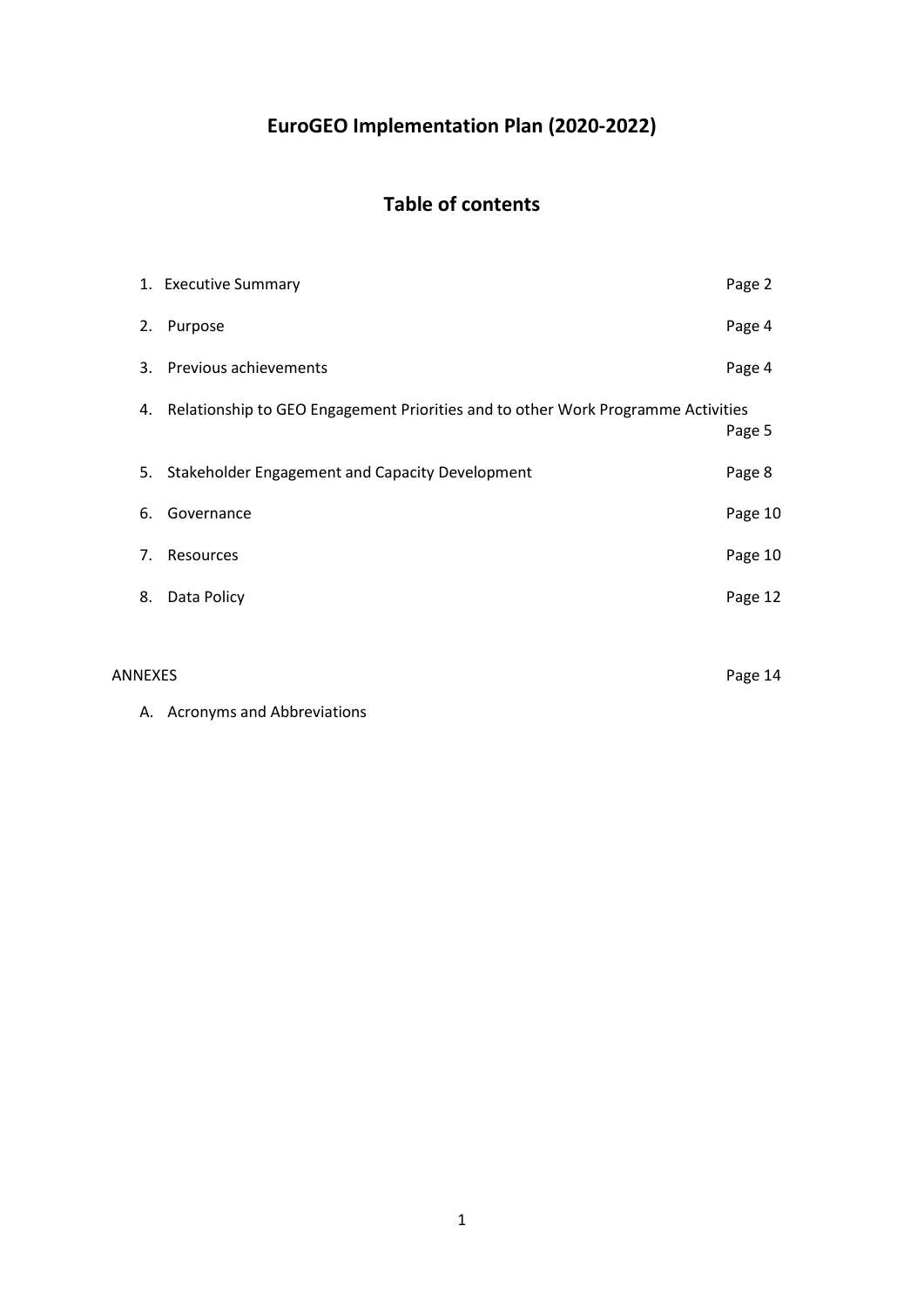#### **1. Executive Summary**

*Full title of the Regional GEO:* EuroGEO (Former EuroGEOSS), the European component of the Group on Earth Observations

#### *Short title or acronym:* EuroGEO

#### *Proposed or existing category:* Regional GEO

#### *Overview*

The EuroGEO Initiative was launched in 2017 and provides a regional framework to promote coordination and cooperation among the members of the European GEO Caucus. EuroGEO will achieve a critical mass in Europe by combining existing European Earth observation assets and initiatives and delivering pilot applications supporting governments in their decisions, boosting innovation and improving lives in Europe. EuroGEO will also strengthen the coordinated European contributions to major Flagships, Initiatives, Community Activities and Foundational Tasks of GEO.

EuroGEO builds on two major EU programmes: Copernicus and Horizon 2020. GEO relevant elements of these major EU level programmes will be combined with elements of other Europeanlevel activities of European GEO members and Participating Organisations such as ESA and EUMETSAT.

EuroGEO intends to make a major contribution to the implementation of GEOSS and to foster GEOSS uptake by users in Europe. This implementation plan is the High Level document EuroGEO implementation plan (IP) – it does not provide the details of the implementation that are folded in the relevant European initiatives (references to those detailed IPs are provided throughout the document). In this context, it is important to note that EuroGEO is positioned as an integrator in Europe enabling to fold different public EO downstream activities in Europe under the same umbrella.

Emphasis is and will be further put on the following actions:

- **-** Identifying existing EO applications under development in Europe with high potential to respond to consolidated European user needs, but requiring further demonstration, incubation, up-scaling, deployment or replication;
- **-** Up-scaling selected pilot applications by streamlining innovation instruments available in the EU and internationally, to actively promote synergies;
- **-** Connecting EuroGEO pilot applications and related GEO activities to allow for appropriate scaling-up (from national, through European up to global scale) and scaling-down (from global to regional scale);
- **-** Showcasing GEOSS benefits to European citizens, science and businesses and promoting the GEO vision in Europe to realise a future where decisions and actions are informed by coordinated, comprehensive and sustained Earth observations and information.
- **-** Supporting the consolidation of national GEO structures across Europe.

EuroGEO builds upon, networks and promotes further incubation and scaling-up of the most promising user-driven applications conducted at national or EU levels by the members of the European GEO Caucus. Particular emphasis is put on tackling as far as possible the 'last mile' of the innovation process, thus enabling pre-operational services that could extend/reinforce other GEO initiatives and flagships. This will accelerate the transformation of GEO from a data-centric to a userdriven partnership.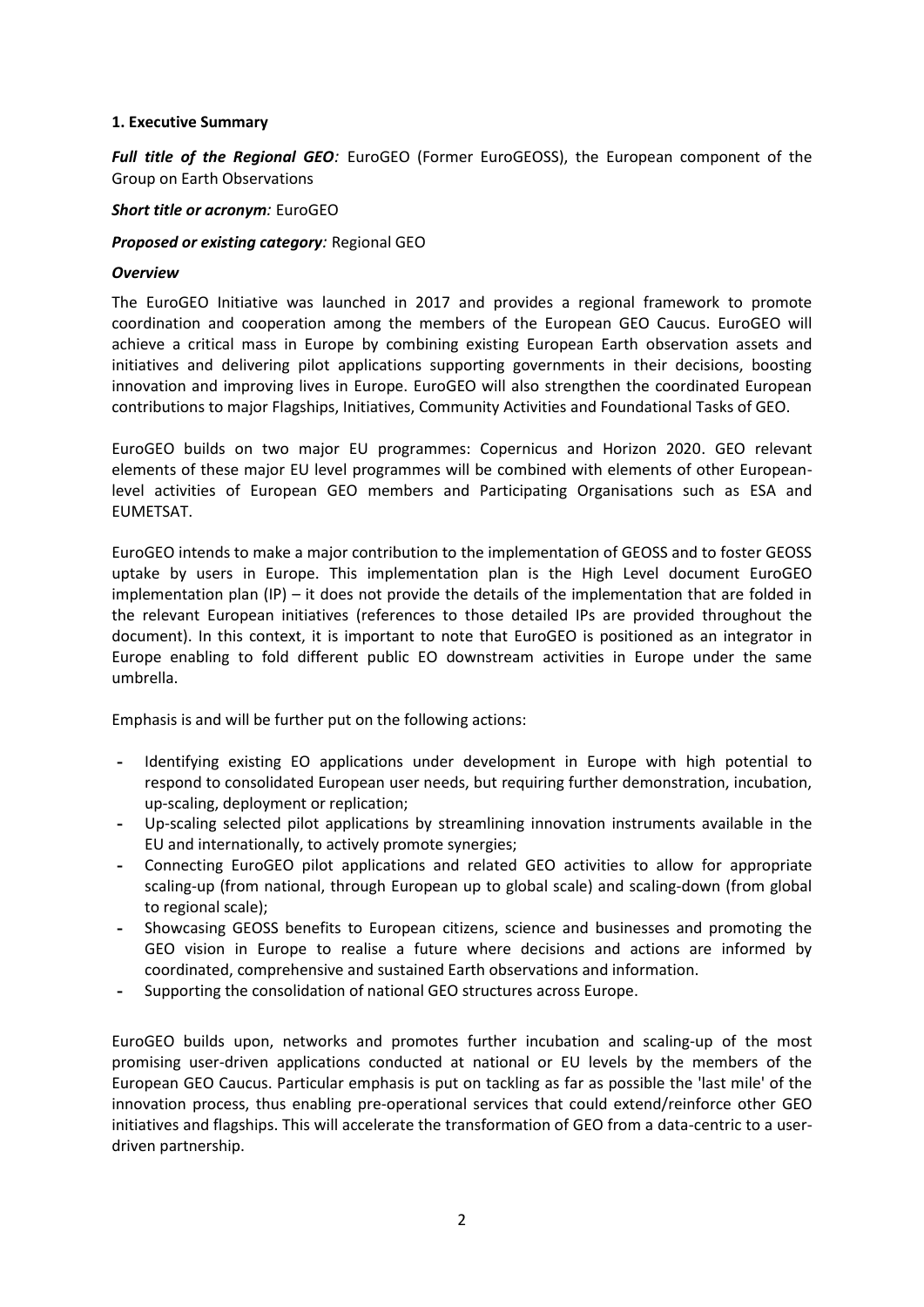While especially Copernicus with its infrastructure, data and services builds a strong basis, European funded projects such as e-shape (*EuroGEOSS Showcases: Applications powered by Europe*), PARSEC (*Promoting the international competitiveness of European Remote Sensing companies through Crosscluster collaboration*) and the upcoming new Coordination and Support Action on commercial actors in the field of Earth observation are contributing to this endeavour downstream of Copernicus.

EuroGEO pilot applications will take full advantage of the infrastructure, data and information products delivered by Copernicus and the core Copernicus Services, the EU operational programme for Earth observation. The selected pilots are or will be of direct relevance to the GEO Engagement Priorities whilst leveraging global and European EO initiatives to improve/facilitate the implementation of European environmental policy.

After the initial start in 2017 and a number of preparatory steps in 2018, such as the setting-up of Action Groups, EuroGEO has entered the next stage with the launch of major European funded projects and the consolidation of the Copernicus infrastructure. The first outcomes of those projects will consolidate the specific demand for GEOSS solutions in Europe, facilitate interaction with and contribute to relevant GEO actions and stimulate the innovation process tackling unaddressed regional needs.

EuroGEO has a light governance structure to support greater engagement by the Members of the European GEO Caucus. The structure includes a Coordination Group, jointly chaired by the Commission (DG RTD and DG GROW) and implementation working groups bringing together existing relevant initiatives.

#### *Planned activities*

EuroGEO already has an impact on the EO landscape in Europe since its inception in 2017. In the coming years, new activities are planned to continue and strengthen the initiative in Europe, and thus together with the Copernicus Programme, further strengthen the European contribution to GEO. This will be done in close cooperation with the EuroGEO Coordination Group and the Action Groups. Close interactions with the GEO Flagships, Initiatives, Community Activities and the Foundational Tasks have been and will be pursued.

The main spheres of activities to be conducted by the EuroGEO Initiative are as follows:

- Coordination of GEO-relevant activities undertaken in Europe to ensure a coherent European contribution to GEOSS;
- Combination or integration of activity outputs to provide added value and to reach maximise user uptake and engagement;
- Cooperation beyond individual programmes and user communities;
- Coordination with other Regional GEOs.

#### *Points of contact*

- Jean Dusart (DG RTD, European Commission) [jean.dusart@ec.europa.eu](mailto:jean.dusart@ec.europa.eu)
- Marjan Van Meerloo (DG RTD, European Commission) [marjan.van-meerloo@ec.europa.eu](mailto:marjan.van-meerloo@ec.europa.eu)
- Astrid-Christina Koch (DG GROW, European Commission) [Astrid-](mailto:Astrid-Christina.koch@ec.europa.eu)[Christina.koch@ec.europa.eu](mailto:Astrid-Christina.koch@ec.europa.eu)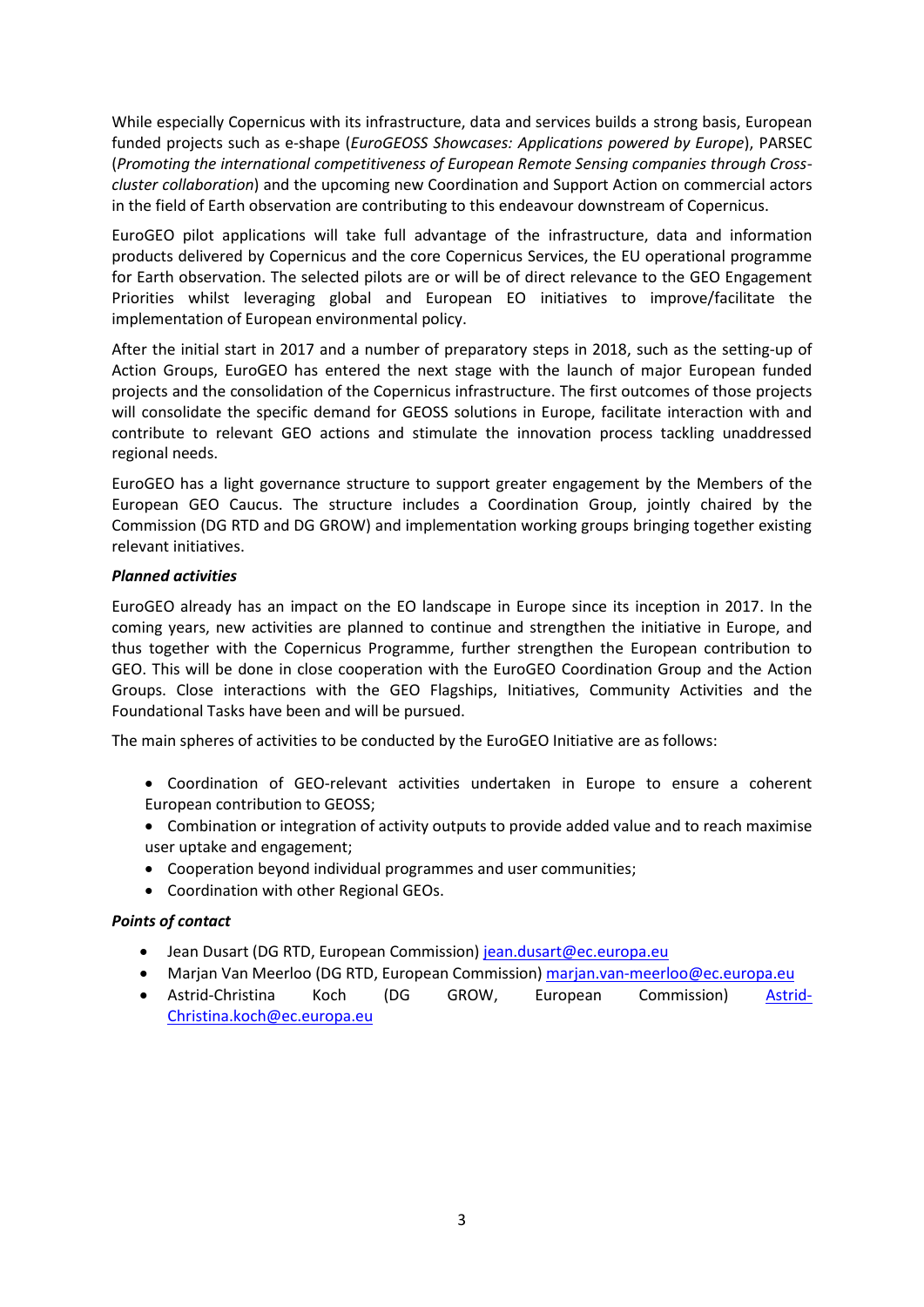# **2. Purpose**

When renewing the GEO mandate for the decade 2016-2025, Ministers have resolved to reinforce the regional component of GEOSS. As illustrated by the AfriGEO, AmeriGEO and AOGEO regional initiatives, there is a growing consensus that GEO and GEOSS activities will benefit from stronger regional nodes in each of the GEO Caucuses.

The European GEO Caucus is amongst the early adopters of a GEO approach at regional level. Inspired by pre-existing multilateral cooperation at EU level, the European GEO Members and Participating Organisations have established a regional coordination structure across Europe since GEO's inception in 2005. The members of the so-called "*GEO High Level Working Group*" (GEO HLWG) meet several times a year to develop a coordinated European contribution to GEO and oversee GEOSS' implementation from a European perspective.

The **EuroGEO Initiative provides a framework** to promote coordination and cooperation among the members of the European GEO Caucus. It aims to reduce fragmentation and enhance synergies of the European contribution to GEOSS and to increase GEOSS' benefits to European citizens, public authorities, science and businesses. The Initiative also helps implementing environmental legislation and international commitments of the EU including the 2030 Agenda for Sustainable Development.

The Initiative will focus on the following strategic actions:

- **-** Identifying existing EO applications under development in Europe with high potential to respond to consolidated European user needs, but requiring further demonstration, incubation, upscaling, deployment or replication;
- **-** Up-scaling selected pilot applications by streamlining innovation instruments available at EU, national or sub-national levels and actively promote synergies;
- **-** Connecting EuroGEO pilot applications and related GEO actions to allow for appropriate scalingup (from national, through European up to global scale) and scaling-down (from global to regional scale);
- **-** Showcasing GEOSS' benefits to European citizens, scientists/researchers and businesses and promoting the GEO vision in Europe to realise a future where decisions and actions are informed by coordinated, comprehensive and sustained Earth and environmental observations and information;
- **-** Supporting the consolidation of national GEO management structures across Europe.

At the heart of the EuroGEO Initiative is the ambition to foster the *European user dimension* in the process of scaling-up existing multi-disciplinary pilot applications. Particular emphasis is put on tackling as far as possible the 'last mile' of the innovation process, thus enabling pre-operational services and promoting operational deployment. Similar to the other Regional GEOs, EuroGEO applications should be of direct relevance to the GEO Engagement Priorities Strategy, whilst leveraging global and European EO assets to improve/facilitate the implementation of European environmental policy.

# **3. Previous achievements**

EuroGEO has already built upon, networked and promoted further incubation of the most promising user-oriented services conducted at national or EU levels over the last ten years by the members of the European GEO Caucus. Investments under the EU Framework Programmes for Research & Innovation have allowed funding for about 70 cooperative projects that directly supported the implementation of GEOSS through multiple GEO tasks. This investment has enabled the promotion of the GEO vision within the European research community and has attracted participation within the GEO of several hundreds of organisations within Europe. The resulting European research community meets annually at the EuroGEO workshop (formerly named the European GEO project workshops)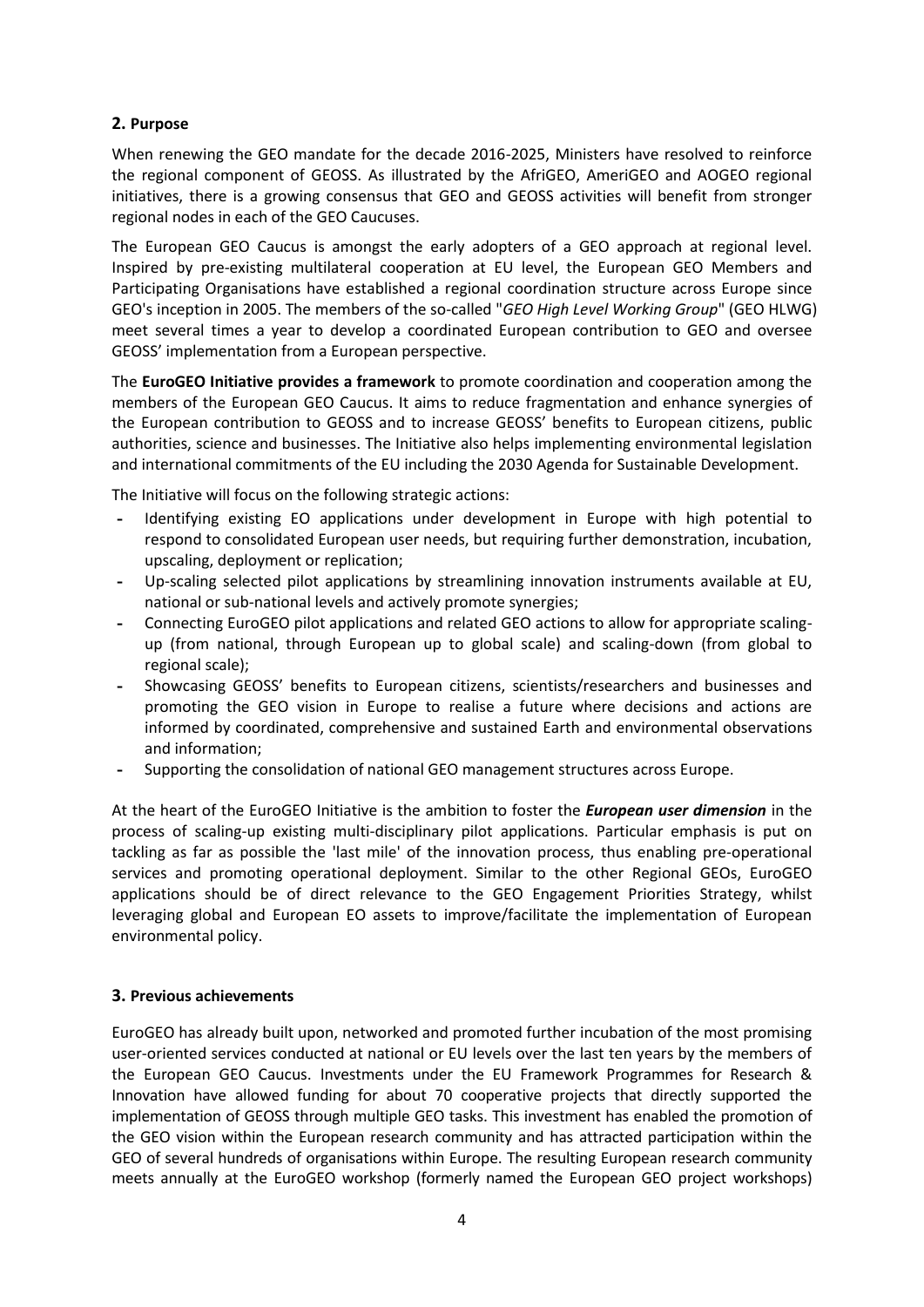having taken place this year in Portugal. This investment has been presented as an example of good practice to other funding parties of the GEO community.

There is a range of European support through the Framework Programme for research and innovation – currently Horizon 2020 - and the Copernicus Programme, which has already been delivered to various GEO tasks and societal challenges. Domain examples include: food security, sustainable agriculture, biodiversity, integrated ocean observation, health risk mitigation, disaster resilience, energy management, climate change, carbon observation, coordinating and integrating earth observations and interoperability of various measurement regimes across multiple Earth science domains.

#### **4. Relationship to GEO Engagement Priorities and to other Work Programme Activities**

The European Commission, together with the European GEO Members, is committed to implementing GEOSS in line with the GEO Strategic Plan 2016-2025 and to develop an approach towards GEOSS for the European region that facilitates and steers national contributions while accelerating the use of GEOSS resources. At the same time, the capacity to observe the planet is evolving rapidly, leading to higher volumes of and more diverse data flows produced at European and national level by private and public operators (including citizens).

EuroGEO activities aim to capitalise on these trends, with the Copernicus programme as strong pan-European foundation, to develop new applications for businesses, citizens and public authorities. Overall, actions are expected in the medium term to stimulate growth and jobs in Europe in the context of the digital economy (through open innovation) and to lead to better-informed decisionmaking in environmental, disaster, agricultural, urban and climate policy and management.

Actions will also contribute to implementing EU space policy and to international agreements such as the 2030 Agenda for Sustainable Development, particularly Sustainable Development Goals (SDGs) 2 'Zero hunger', 3 'Good health and well-being', 6 'Clean water and sanitation', 7 'Affordable and clean energy', 9 'Industry, innovation and infrastructure, 11 'Sustainable cities and communities', 13 'Climate action, 14 'Life below water' and 15 'Life on land'.

The members of the European GEO Caucus have agreed on the five strategic actions detailed below. Those actions will deliver a number of outputs in the period 2020-2022. The list below focuses on the deliverables explicitly listed in current Horizon 2020 projects still running in the period 2020- 2022. It does not include the outputs produced by other European key players, such as the European Space Agency or the assets and developments provided by the Copernicus programme.

The initial work on the strategic planning of Horizon Europe has already identified an area of intervention on environmental observation that includes space-based, in-situ-based (air, sea, land), and citizen observations and refers explicitly to EuroGEOSS. In 2020, the call topics under that area of intervention will be published and should open the door to signed project grants in 2021 on topics of relevance to the EuroGEO initiative.

#### *a) GEO relevant inventory of user driven applications under development*

GEO members of the European GEO Caucus shall survey and prioritise applications under development which respond to consolidated European needs but require further demonstration, incubation, upscaling, larger deployment or more extended replication. Following a call for expression of interest, several Action Groups were formed around the following themes: Agriculture/Food, Land use/land coverage, Urban, Disaster Resilience, Biodiversity & Ecosystems, Marine, Climate, Atmosphere and Energy. This voluntary and bottom-up scheme for open innovations has a lifespan of maximum 3 years and will scale up existing EO applications.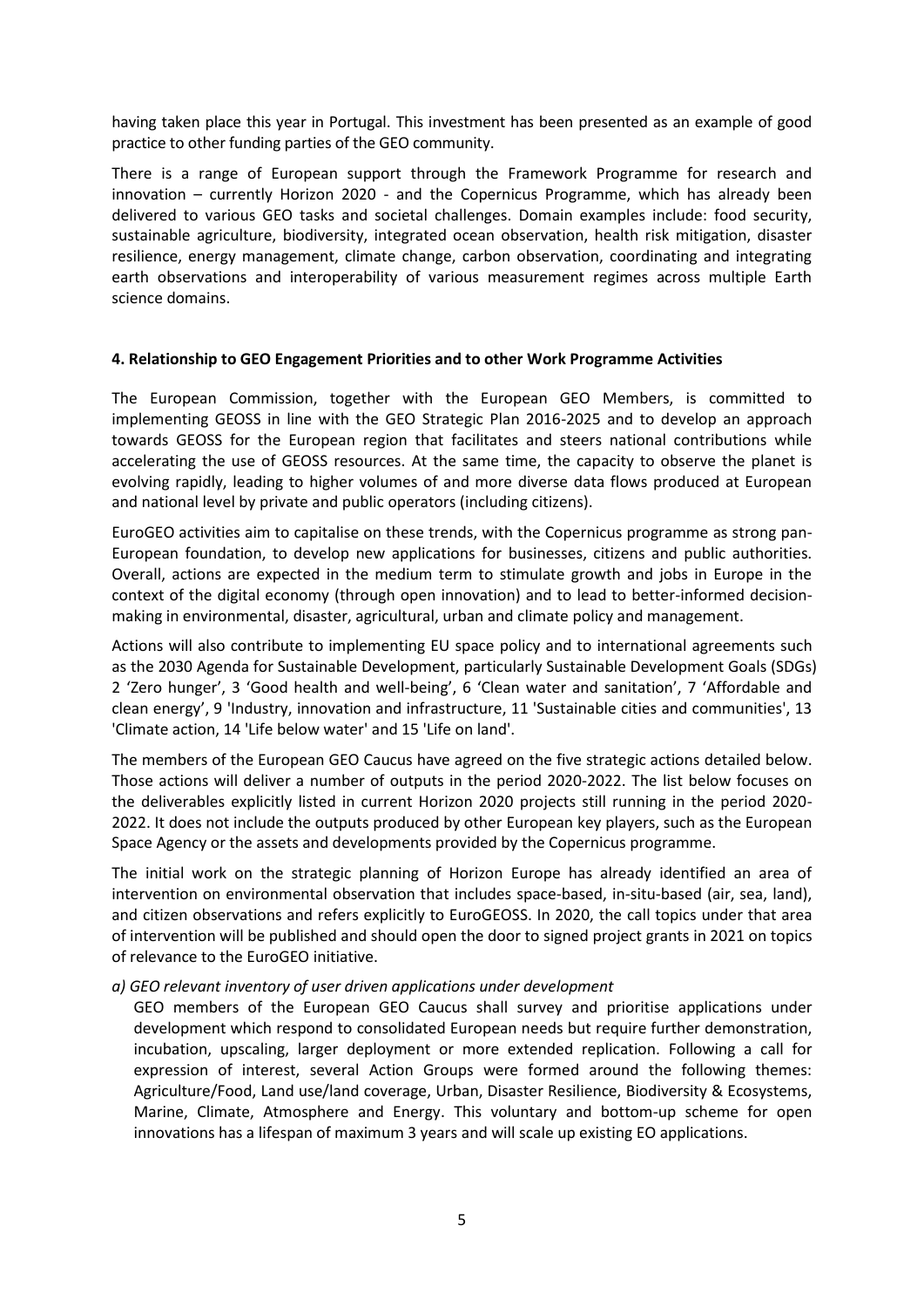#### On-going and planned activities

| <b>Activity</b>                                                                                                                                                       | Type of<br>contribution | <b>Starting</b><br>Year | Year of<br>planned<br>completion |
|-----------------------------------------------------------------------------------------------------------------------------------------------------------------------|-------------------------|-------------------------|----------------------------------|
| JRC EuroGEO demonstrators<br>https://ec.europa.eu/jrc/communities/en/community/eovalue                                                                                | Financial<br>(RTD-JRC)  | 2019                    | 2020                             |
| EuroGEO Showcases on-boarding process<br>http://earsc.org/news/press-release-launch-of-the-new-<br>h2020-project-e-shape                                              | Financial (e-<br>shape) | 2019                    | 2023                             |
| User Needs reports<br>https://cordis.europa.eu/project/rcn/223281/factsheet/en                                                                                        | Financial<br>(PARSEC)   | 2019                    | 2021                             |
| EuroGEO Action Groups https://ec.europa.eu/info/research-<br>and-innovation/knowledge-publications-tools-and-<br>data/knowledge-centres-and-data-portals/eurogeoss en | In-kind                 | 2018                    | 2021                             |

# *b) Up-scaling of selected EuroGEO pilot applications*

Cooperation is foreseen at Caucus level to streamline innovation instruments available at EU, national or sub-national levels to integrate and scale-up existing application components at Pan-European, EU or national levels. Special attention will be given to the use of the Copernicus Data and Information Access Services (Copernicus DIAS), the European Open Science Cloud and to the development of GEO-relevant downstream services exploiting operational products from the thematic Copernicus Core Services.

#### On-going and planned activities

| <b>Activity</b>                                                                                                                                                                                                                        | <b>Type of contribution</b> | <b>Starting Year</b> | Year of planned<br>completion |
|----------------------------------------------------------------------------------------------------------------------------------------------------------------------------------------------------------------------------------------|-----------------------------|----------------------|-------------------------------|
| EuroGEO eoMALL Gallery to host products<br>and services associated with EuroGEO and<br>support their greater market penetration and<br>user uptake http://earsc.org/news/press-<br>release-launch-of-the-new-h2020-project-e-<br>shape | Financial (e-shape)         | 2019                 | 2023                          |

# *c) Showcasing of European know-how with GEO relevance*

Geo-spatial and socio-economic reference data sets which could be further exploited at European or global levels should be further promoted (including those from national geological surveys, mapping or statistical agencies). EuroGEO online demonstrators prepared by the EuroGEO Action Groups shall be demonstrated to showcase European capabilities to integrate space-based and non-space-based data. The promotion of this European expertise complements the efforts done by the Copernicus Start-up, Academy and User-Engagement Programmes and the ESA Thematic Exploitation Platforms.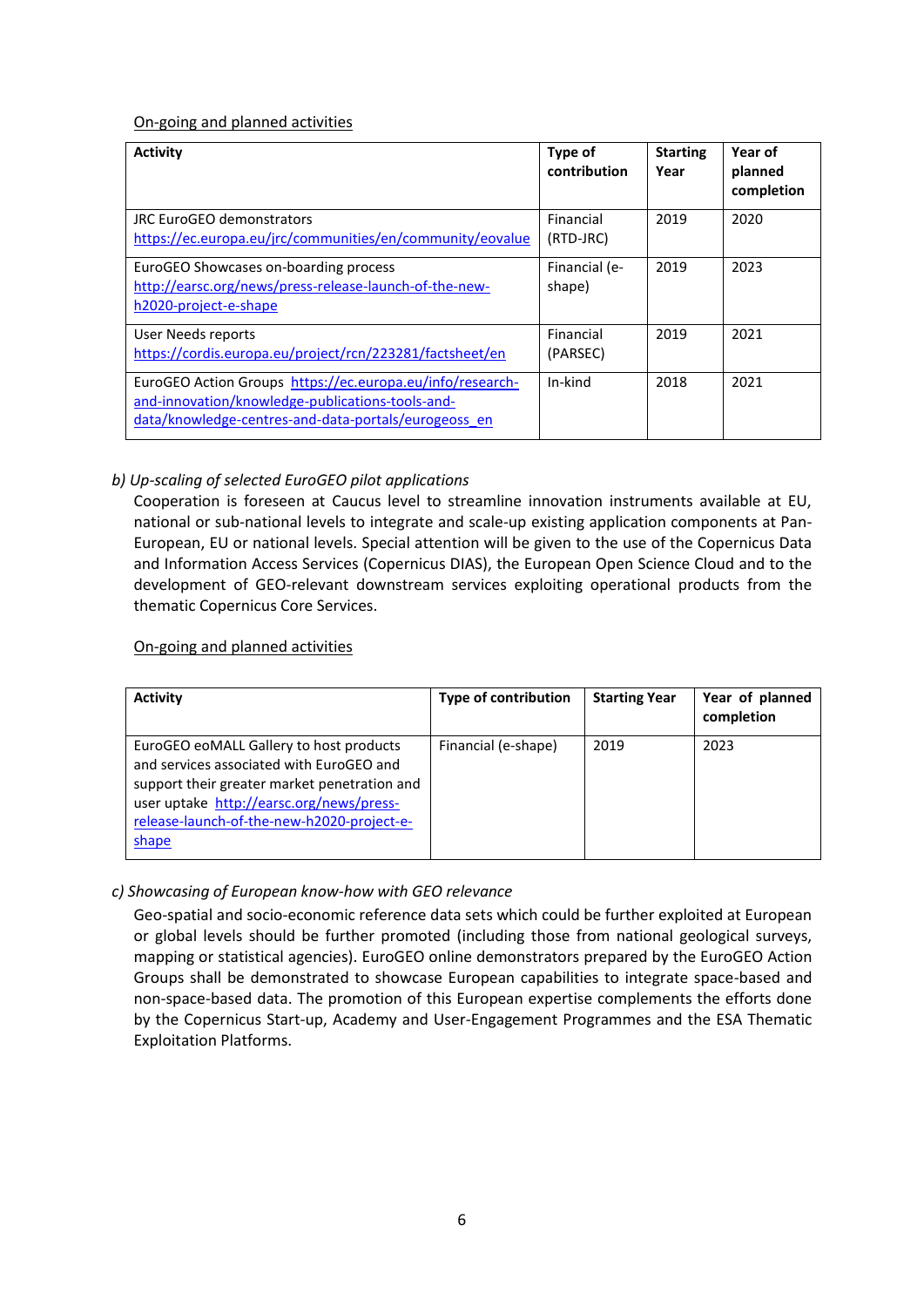#### On-going and planned activities

| <b>Activity</b>                                                                                                                                                                                                                                                                                                                           | Type of<br>contribution       | <b>Starting</b><br>Year | Year of<br>planned<br>completion |
|-------------------------------------------------------------------------------------------------------------------------------------------------------------------------------------------------------------------------------------------------------------------------------------------------------------------------------------------|-------------------------------|-------------------------|----------------------------------|
| Mainstreaming GEOSS' data sharing and management<br>principles in support of Europe's environment (H2020 Work<br>Programme 2020)                                                                                                                                                                                                          | Financial<br>(RTD-EEA)        | 2020                    | 2022                             |
| Delivery precipitable water vapour to GEOSS; Delivery of all<br>geodata to GEOSS;<br>https://www.futurewater.eu/projects/twiga/                                                                                                                                                                                                           | Financial<br>(TWIGA)          | 2018                    | 2022                             |
| Greenhouse gases Final High Resolution emission data 2005-<br>2017; Final version of VERIFY Database and data-<br>management infrastructure; Final Progress report on the<br>VERIFY cooperation with GEO Initiative on C and GHG-there<br>is a twin project funded under the space part of Horizon<br>2020<br>http://verify.lsce.ipsl.fr/ | Financial<br>(VERIFY)         | 2018                    | 2022                             |
| Stakeholder report on the requirements for future space-<br>based instruments to deliver products suitable for CO2<br>emission monitoring https://che-project.eu                                                                                                                                                                          | Financial<br>(CHE)            | 2017                    | 2020                             |
| Citizen Observatories and GEO community activities<br>https://www.weobserve.eu/                                                                                                                                                                                                                                                           | Financial<br>(WeObserve       | 2017                    | 2020                             |
| Report on project's participation in the GEO activities; Report<br>on ERA-PLANET Contributions to GEO Work Plan<br>http://www.era-planet.eu/index.php                                                                                                                                                                                     | Financial<br>(ERA-<br>PLANET) | 2016                    | 2022                             |
| Early Warning for Epidemics Prize. This prize aims to develop<br>an early-warning system to help prevent disease outbreaks<br>and reduce the impact should they occur.<br>https://ec.europa.eu/research/eic/index.cfm?pg=prizes_epid                                                                                                      | Financial<br>(RTD)            | 2018                    | 2021                             |
| emics                                                                                                                                                                                                                                                                                                                                     |                               |                         |                                  |

# *d) Linkage between EuroGEO applications and GEO actions*

EuroGEO pilot applications shall be linked to relevant GEO Engagement priorities and GEO activities for possible upscaling from regional to global scale or tailoring from global to European scale. Europe is already very active in a number of GEO activities and a reinforced linkage between the EuroGEO pilot applications and the existing and planned GEO flagships and initiatives will be pursued. As an example of this quest for better integration, a specific activity of the JRC technical support to DG RTD includes work on an improved coordination and sustainability between R&D projects, Copernicus, INSPIRE, UN-GGIM, ESA and the EOSC<sup>1</sup>.

*e) Consolidation of national GEO management structures within Europe and market opportunities* Dynamic national GEO structures constitute the necessary relays to link global and European levels with national and local levels. EuroGEO shall promote national GEO management structures to raise GEO awareness at national level, stimulate capacity development and

 1 <https://ec.europa.eu/jrc/communities/en/community/eovalue>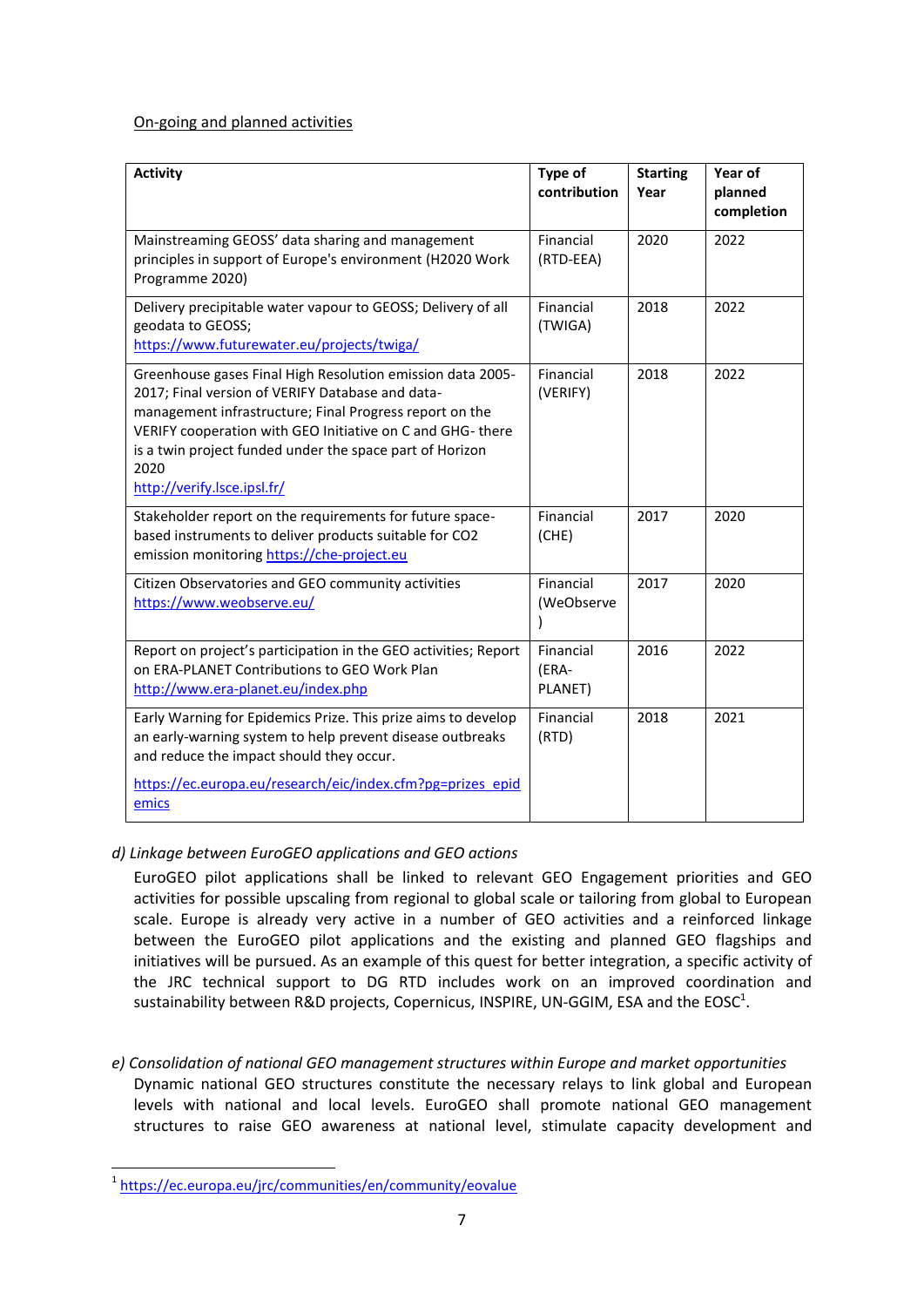engagement in GEO activities and to help consolidating user needs and user uptake across Europe and foster a dynamic commercial EO market.

The flourishing of a dynamic commercial EO market in Europe will take advantage of the work done by a number of initiatives supported by the H2020 and the Copernicus Programmes. The table below provides some examples of initiatives encouraging EO business.

| <b>Activity</b>                                                                                                                                                                                                 | οf<br><b>Type</b><br>contribution | <b>Starting</b><br>Year | Year<br>Ωf<br>planned<br>completion |
|-----------------------------------------------------------------------------------------------------------------------------------------------------------------------------------------------------------------|-----------------------------------|-------------------------|-------------------------------------|
| Development of sustainability scenarios for the GEOSS<br>Infrastructure; European EO market characteristics<br>https://ec.europa.eu/jrc/communities/en/community/eovalue                                        | Financial<br>(RTD-JRC)            | 2018                    | 2020                                |
| <b>Business Pilots Showcase; Advisory Board Recommendations</b><br>Report; Benefits Assessment Report; Sustainability Report<br>https://nextgeoss.eu/                                                           | Financial<br>(NextGEOSS)          | 2016                    | 2020                                |
| Parsec Technology Watch Wiki; Market Trends Observatory<br>https://cordis.europa.eu/project/rcn/223281/factsheet/en                                                                                             | Financial<br>(Parsec)             | 2019                    | 2021                                |
| Capacity Building Best practices Guide; EOWiki; Market Trends<br>Observatory; Socio-economic value of EO in selected sectors<br>http://earsc.org/news/press-release-launch-of-the-new-<br>h2020-project-e-shape | Financial (e-<br>shape)           | 2019                    | 2023                                |

### On-going and planned activities

#### **5. Stakeholder Engagement and Capacity Development**

GEOSS' benefits to European society and economy shall be proportional to the degree in which demand can be stimulated for GEOSS-based knowledge among public and private users in Europe, to reach out to new users and to connect Earth observation with other sectors.

For decades, the EU has pursued constant efforts to involve users in the design of new EO-based services and to address user domains across all relevant disciplines. Experience has shown that early involvement of users in the development of an application shows an overall positive impact on the success of this application. It has also, however, been shown that the relationship between user involvement and application success is neither directly proportional nor simple. In fact, it seems to depend upon many different complex factors and conditions surrounding the activity development.

With the advent of stable, long-term EO programmes like Copernicus, the rapid evolution of Information and Communication Technologies (ICT) and the deployment of data access platforms like the GEOSS Platform or the Copernicus Data and Information Access Services, innovators of today are much better equipped to cope with varied and dynamic user requirements.

A significant number of development activities are being conducted by the members of the European GEO Caucus to meet the needs of a wide range of user communities. Nevertheless, these efforts are often disconnected and too fragmented and can benefit from synergies to provide a coherent picture at European level.

The EuroGEO initiative should further conduct periodic reviews of European user needs. These reviews take European user communities already involved in existing GEO tasks into account as well as other communities in Europe identified via members of the Initiative. EuroGEO takes full advantage of the many user platforms and consultation processes already conducted at European, national and local levels by the members of the European GEO Caucus. It aggregates user demands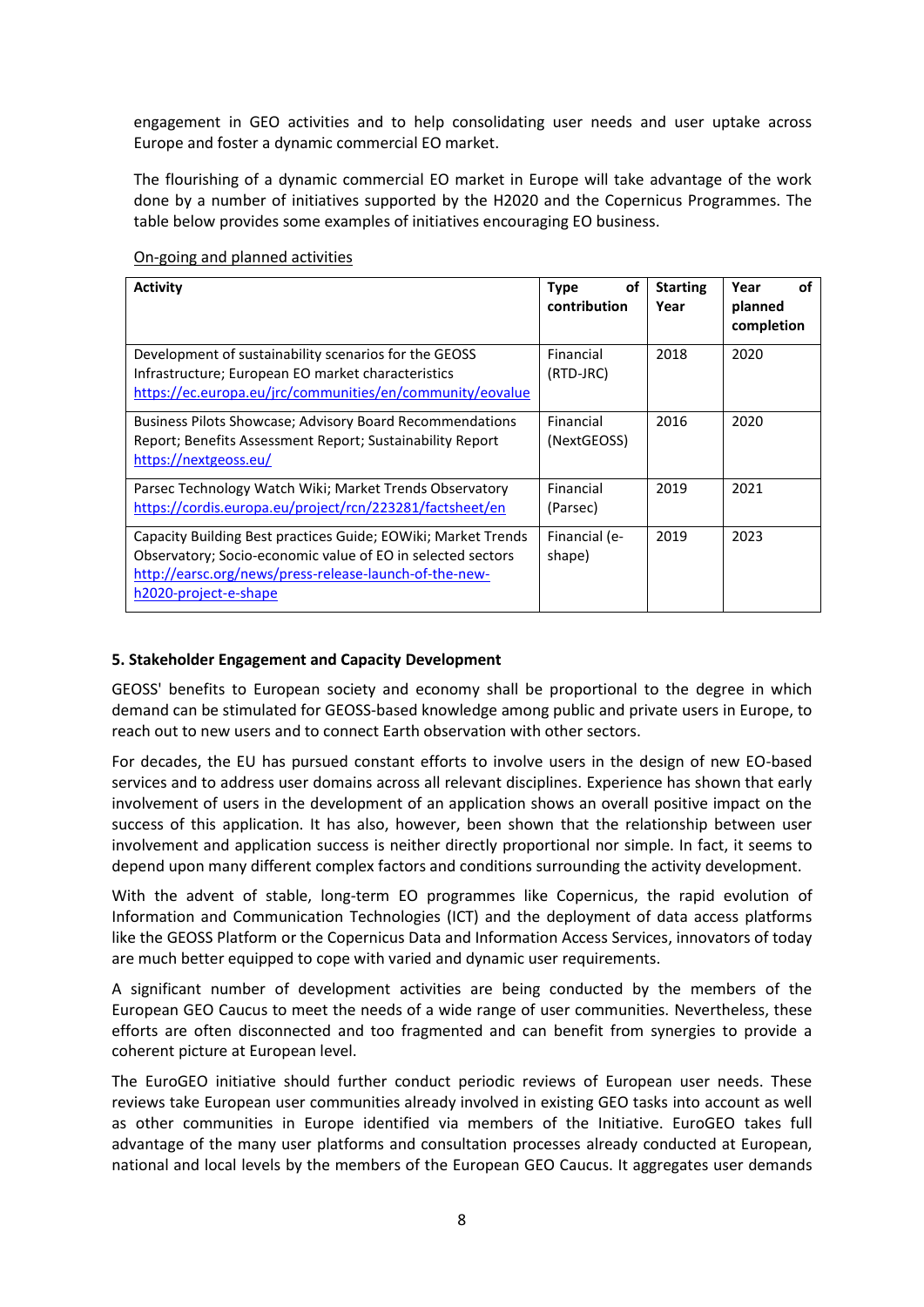at regional level including those of GEO-aware and GEO-unaware European users. This process should ensure that future EuroGEO pilot applications are driven by structured, consolidated user needs of regional significance in a multi-lingual context.

In order to reach potential European users not yet aware of GEO, the EuroGEO Initiative develops synergies with existing user-oriented activities within Europe such as:

- User uptake initiatives conducted by the European Commission to increase awareness about Copernicus and support the use of Copernicus data and services, engage with public authorities, the private sector and civil society. These initiatives include among others the Copernicus Academy and the Copernicus Skills Programme.
- Innovation actions under the EU Horizon 2020 programme aimed at closing the gap between data providers and European users, and between research and commercial markets. These actions may include prototyping, testing, demonstrating, piloting, largescale product validation and market replication. By definition, users have significant involvement in those actions, which often foresee a validation of market potential and economic viability for the producer, and are of functional and economic benefit for the users.
- Current ESA activities related to EO market development, business incubation and the consolidation of requirements by (public and private) user sectors with greatest potential to expand and grow demand for EO-based information and knowledge.
- ESA's FutureEO programmes pioneering new EO applications, stimulating downstream industry growth and supporting international responses to global societal challenge.
- Other programmes that champion the use of EO data in new sectors of the European economy and promote business development, including incubation measures, support to innovative start-ups and scale-ups, capacity development measures targeting non-space users by means of training sessions.
- Market studies and user sector surveys (including by the European Commission, the European Parliament, EARSC, Eurisy, and national agencies).
- Inducement prizes to solve societal challenges, such as the EIC Horizon Prize on Early Warning for Epidemics.

The development of Artificial Intelligence requires a well-functioning data ecosystem built on trust, data availability and infrastructure. EuroGEO will engage with member country institutions that contribute to the creation of common European data spaces, as identified in the EU Coordinated Plan on AI adopted in December 2018 [\(https://ec.europa.eu/digital-single](https://ec.europa.eu/digital-single-market/en/news/coordinated-plan-artificial-intelligence)[market/en/news/coordinated-plan-artificial-intelligence\)](https://ec.europa.eu/digital-single-market/en/news/coordinated-plan-artificial-intelligence). These common European data spaces will aggregate data, both for public sector and for business-to-business, across Europe and make them available to train AI on a scale that will enable the development of new products and services.

The EuroGEO Initiative also engages with relevant GEO tasks with the aim to extend their user communities from Europe and link GEO activities with capabilities and initiatives undertaken in Europe. This includes raising awareness on what GEO on a global scale has to offer the European users. A matrix of European contributors to the various GEO Tasks should be established in view of increasing communication on specific European needs. Interaction will be eased by the fact the GEO Members and Participating Organisations of the European GEO Caucus are already involved in many GEO tasks.

European GEO Members are leading two of the four flagships, supporting two of their secretariats and contributing to all GEO flagships. European GEO Members are leading 12 of the current 22 GEO Initiatives and contributing to almost all of them. European GEO Members or Participating Organisations are also co-leading in or major contributors to all Foundational Tasks, including the development of the knowledge base tool in the task on user needs and gap analysis. Interfacing with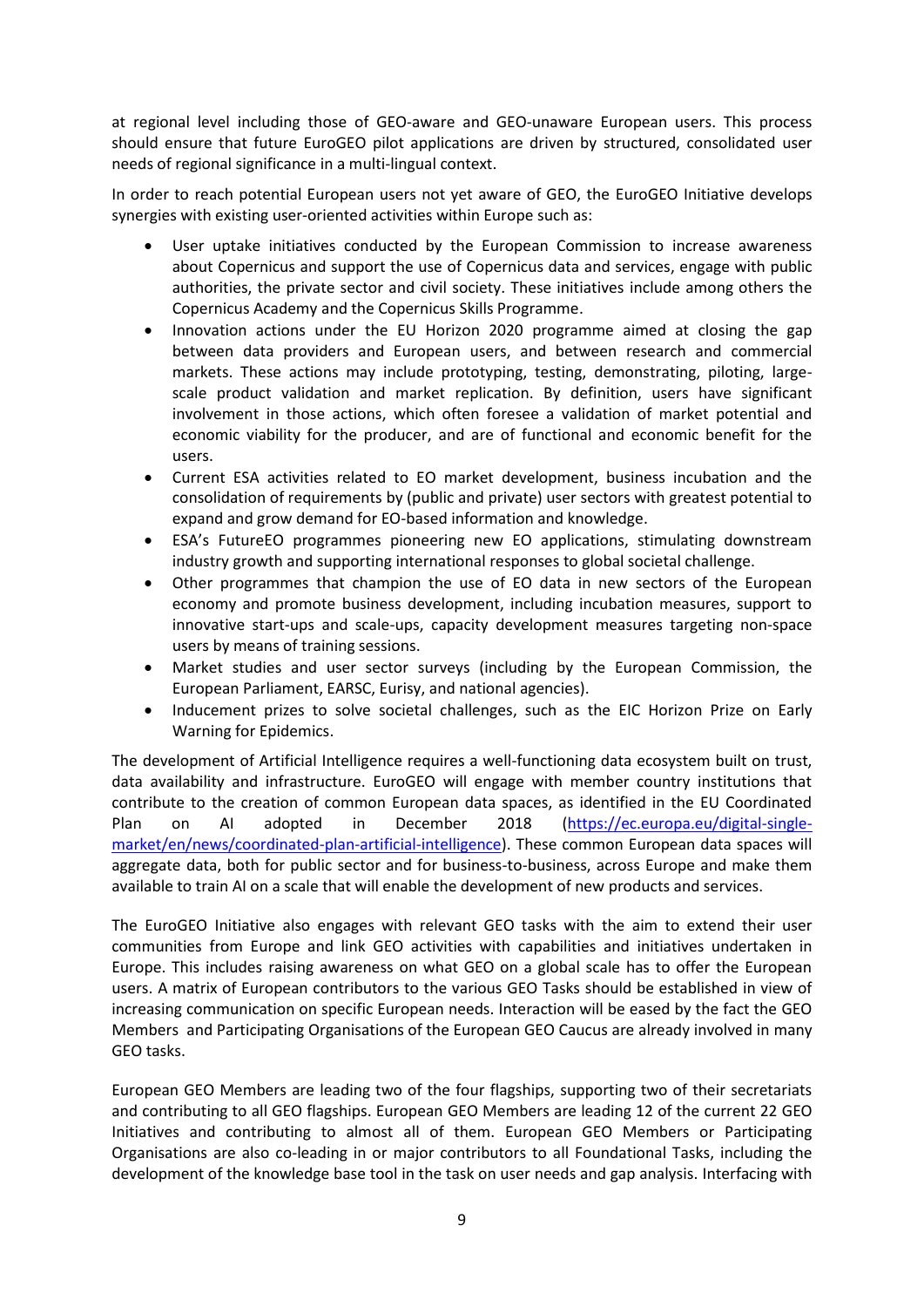other regional GEO initiatives e.g. AmeriGEO, AfriGEO and AOGEO, is in its early stages and will be progressively put in place.

# **6. Governance**

The EuroGEO governance aims to be as simple and flexible as possible while allowing for increased inclusion, greater engagement and leadership. It is structured around working groups on two levels addressing the EuroGEO 3Cs: *Coordinate Combine and Cooperate*.

# *6.1. The Coordination Group (Coordinate)*

The Coordination Group (co-chaired by the Commission) shall oversee the implementation of the EuroGEO strategic actions, assess progress against identified objectives and regularly report to the GEO High Level Working Group, which governs the European GEO Caucus. Particular focus shall be on:

- Monitoring the implementation of the EuroGEO roadmap;
- Reviewing and selecting EuroGEO pilot applications/services to be developed and scaled up;
- Ensuring synergies between selected EuroGEO pilot applications, relevant GEO actions, Copernicus and Horizon 2020 activities;
- Monitoring and documenting user uptake and engagement by the Caucus members;
- Establishing ad-hoc implementation working groups as appropriate and facilitating crosscommunication between these groups;
- Monitoring the impact of EuroGEO against Key Performance Indicators (KPIs), as part of a continuous monitoring and progress evaluation process including a quantification of committed and used resources;
- Providing recommendations for the evolution of the EuroGEO framework.

# *6.2. Action Groups (Combine and Cooperate)*

The Action Groups are voluntary bottom-up groups that are overseen by the EuroGEO Coordination Group, to either develop the selected EuroGEO application pilots or conduct other actions foreseen in the EuroGEO roadmap. These groups comprise representatives identified by the supporting Caucus' members depending on the relevance of their activities. The Action Groups report to the Coordination Group and, when appropriate, directly to the GEO HLWG.

Nine Action Groups were set up in 2018 and are currently ongoing with further developing applications in the topical areas of agriculture/food, land use/land coverage, urban, disaster resilience, biodiversity and ecosystems, marine, climate, atmosphere and energy. This governance structure has been established in 2017 and could, on the base of current experiences, be revised in the coming years if appropriate.

The key communication channel is the EuroGEO Website<sup>2</sup>, which will present the initiative, its aims and activities, the members and links to both the pilot applications and the resources and data. Communication between participants and stakeholders takes place via dedicated meetings and workshops, in particular the annual EuroGEO Workshop.

# **7. Resources**

**.** 

GEOSS implementation relies significantly, though not exclusively, on in-kind contributions such as observing capacities, networks, expertise, staff time, interoperability arrangements and standards, datasets, information systems, services, projects and programmes. EuroGEO follows the same

<sup>&</sup>lt;sup>2</sup> [https://ec.europa.eu/info/research-and-innovation/knowledge-publications-tools-and-data/knowledge](https://ec.europa.eu/info/research-and-innovation/knowledge-publications-tools-and-data/knowledge-centres-and-data-portals/eurogeoss_en)[centres-and-data-portals/eurogeoss\\_en](https://ec.europa.eu/info/research-and-innovation/knowledge-publications-tools-and-data/knowledge-centres-and-data-portals/eurogeoss_en)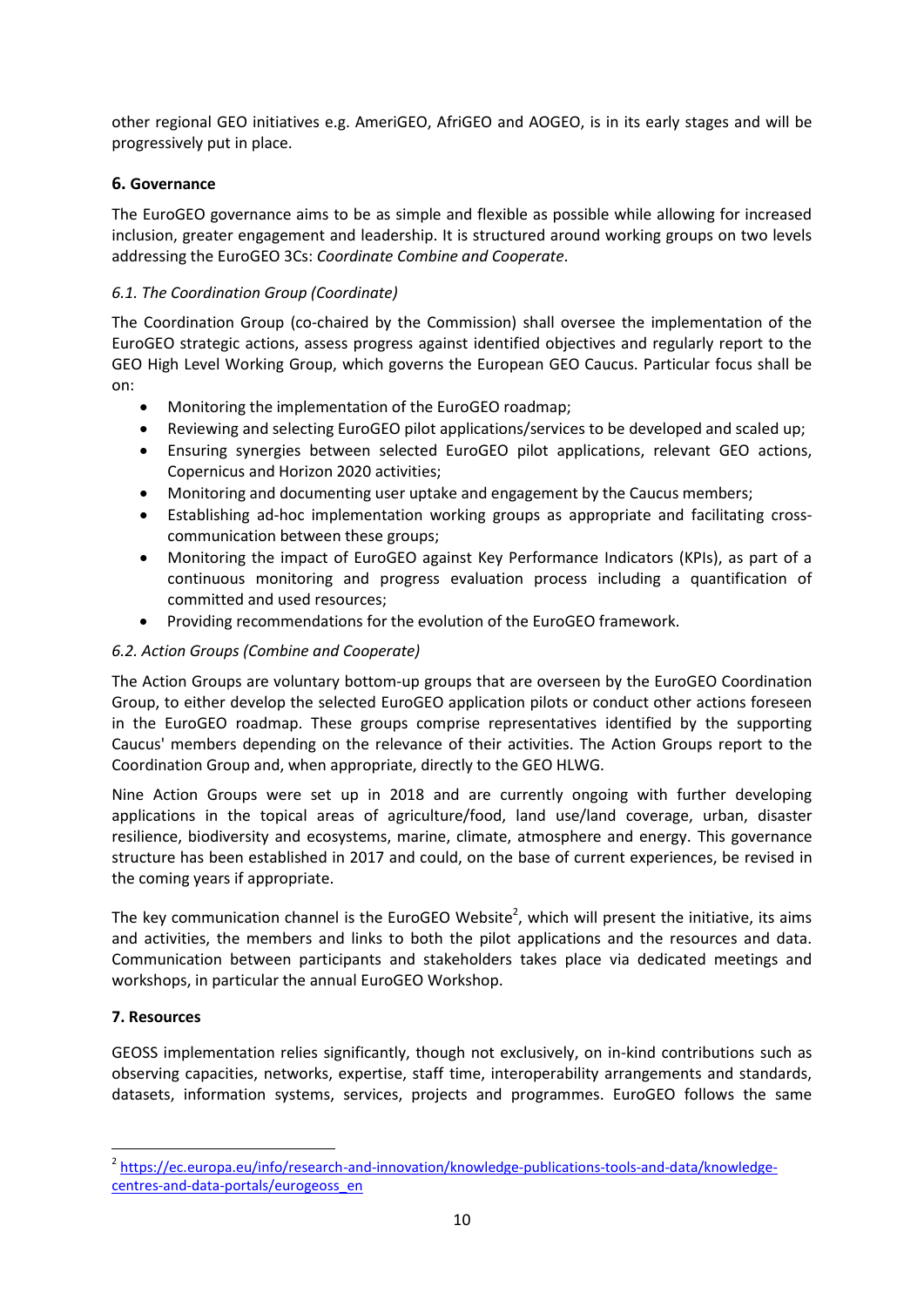approach with a focus on leveraging existing European capacities and streamlining existing programmes and funding schemes.

The Commission, together with the European GEO members and Participating Organisations, is committed to implementing GEOSS in line with the new GEO Strategic Plan 2016-2025 and to developing an approach towards GEOSS for the European region (supporting the EuroGEO initiative of the European GEO caucus) that facilitates and steers national contributions while accelerating the use of GEOSS resources.

Those European capacities are made available currently through the Horizon 2020 and Copernicus programme until 2020 as well as through programmes at the JRC, EUMETSAT, ECMWF, EUROGEOSURVEY, ESA, SATCEN, and in national programmes. The next Financial Framework of the European Union will span the years 2021-2027 and both the future work programme on R&I (Horizon Europe) and the future Space Programme including Copernicus are still in the making. However, both the GEO and EUROGEO initiatives are referred to in the Commission proposal for the Space and Horizon Europe programmes.

For the period 2020 – 2022, the Research & Innovation Programme of the European Union foresees to support EuroGEO via Horizon 2020 (Societal Challenge 5 Calls 2018-2020 (with topics related to commercial applications, climate, mountain regions and the Arctic), the dedicated calls under Space 2018-2020, certain topics in the call 'Blue Growth' (H2020-BG-2018-2020) and the EIC Horizon Prize 'Early Warning for Epidemics'). Once approved the upcoming Horizon Europe Programme will pursue this trend. The objective shall be to demonstrate the effective use of European Earth observation resources (including spaceborne, airborne, in-situ measurements and citizen observations) to scale up and to prepare for operational environmental management, and for mitigation and adaptation actions through building operational and research based activities e.g. Copernicus services, and GEO initiatives and flagships.

The Copernicus work programme 2020 ensures the continuity with the activities implemented since 2014, it better optimises the synergies between the various components of the programme and it prepares the transition into the next Multiannual Financial Framework. Support to other EU policies, such as environment monitoring and protection, decarbonisation of industrial activities, efficient agriculture and transport, facing the challenge of migrations are central to the activities planned for 2020.

The routine operation of the Sentinels already launched and of the ground segment is ensured, as well as their evolution, with the preparation for subsequent launches and the construction of the first Sentinel C and D units. More importantly, the work programme 2020 continues the Big Data facilities launched in 2018. The sheer volume of data and information to be disseminated and used puts, in fact, Copernicus at the forefront of the Big Data performers.

*EuroGEO will rely on existing European and international data platforms*. EuroGEO will take advantage of multiple existing or upcoming capacities in Europe including:

- The Copernicus space segment including the Sentinel series of satellites which delivers already more than 12 terabytes of data each day;
- Other space borne resources from national space agencies (in Europe and beyond) cooperating through the Committee on Earth Observation Satellites (CEOS);
- In-situ data and modelling resources including from the European Environment Information and Observation Network (EIONET), the European Geological Data Infrastructure (EGDI), the European Marine Observation and Data Network (EMODNET), the European Meteorological Services Network (EUMETNET), the European research infrastructures and projects contributing to the European Strategy Forum on Research Infrastructures (ESFRI);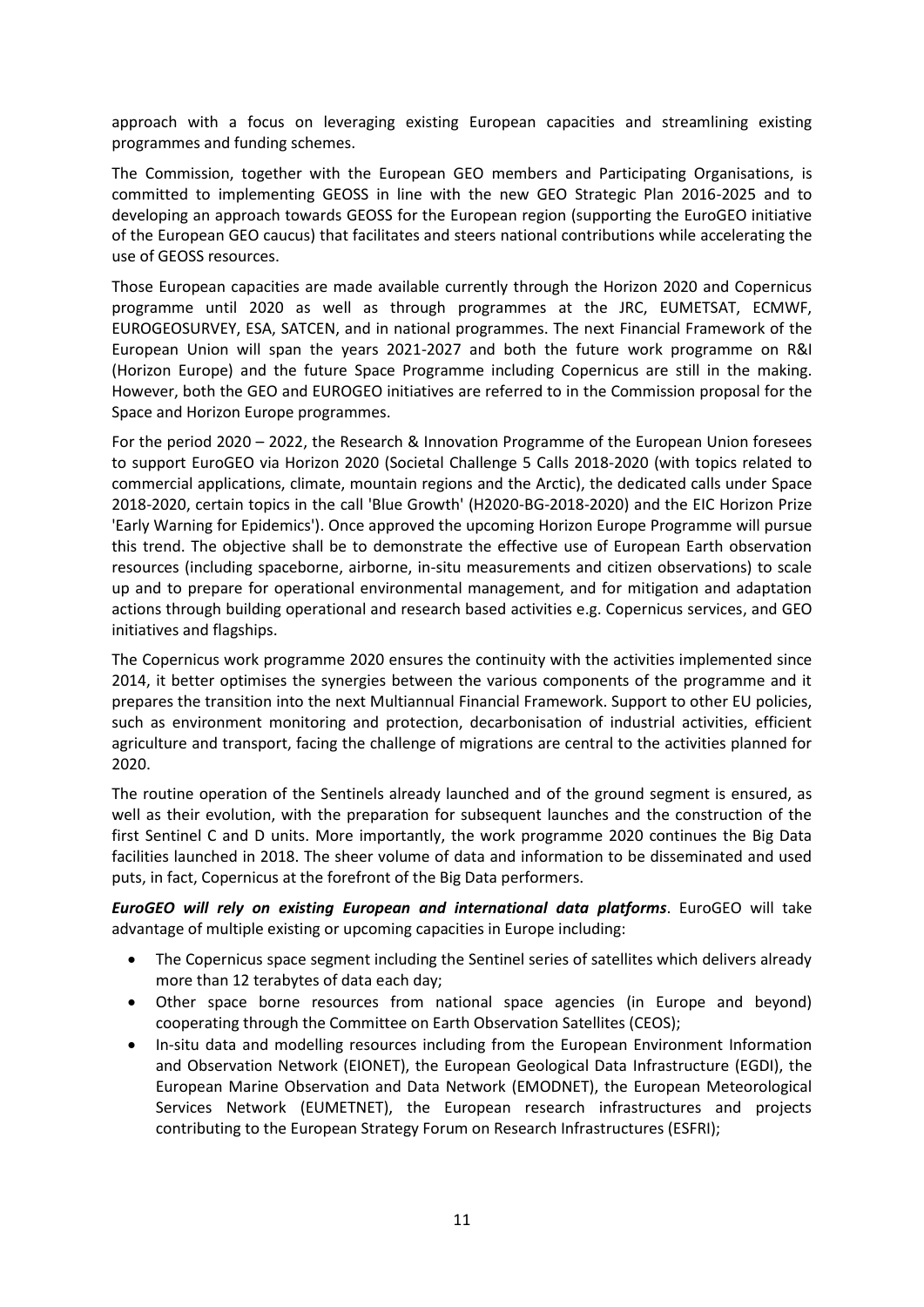- The Commission and Member States will work on the development of platforms and largescale pilots integrating AI elements in areas such as energy, healthcare, manufacturing, geoinformation and agriculture.
- Information products from the Copernicus core services for monitoring land, oceans, atmosphere, climate, for civil security services, emergency response and humanitarian aid;
- Additional products from agencies and organisations such as the European Space Agency (ESA), the European Organisation for the Exploitation of Meteorological Satellites (EUMETSAT), the European Centre for Medium-Range Weather Forecasts (ECMWF) and other European or national providers;
- The Infrastructure for Spatial Information in the European Community (INSPIRE);
- The Copernicus DIAS that provide easier access to Copernicus data and products alongside processing resources, tools and other relevant data;
- The GEOSS Platform
- The ESA Thematic Exploitation Platforms (TEPs)
- The Copernicus relays, academy networks and upcoming incubators;
- Research & innovation resources and projects related to geo-spatial information and Earth sciences, in particular the EC-ESA Earth-system Science Initiative;
- The European Open Science Cloud (EOSC)
- GEO-relevant projects co-funded by the EU Framework Programmes for Research and Innovation such as the ongoing or recently ended  $ERA-PLANET^3$ , NextGEOSS<sup>4</sup>, GEO-CRADLE<sup>5</sup>, ECOPOTENTIAL<sup>6</sup>, ATLANTOS<sup>7</sup>, EDGE<sup>8</sup> and the recently launched e-shape<sup>9</sup>;
- Other resources, such as data processing capacities, specific data sources and information technologies made available through the involvement of the commercial sector in EuroGEO.

The European Union Coordinated Plan on Artificial Intelligence provides a framework with the aim to maximise the impact of investments at EU and national levels, encourage synergies and cooperation across the EU, exchange best practices and collectively define the way forward to ensure that the EU as a whole can compete globally. Actions starting already in 2019 will contribute to the development of platforms and large-scale pilots integrating AI elements. Geo-information being one of the area targeted, it represents a unique opportunity for EuroGEO to pull together the data made available via the GEO infrastructure.

The EuroGEO initiative provides an opportunity to reinforce GEO engagement and commitment by the European Caucus' Members. The extent of the EuroGEO undertaking will evolve in function of the staff resourcing contribution by the GEO Member countries, the European Commission and the Participating organisations of the European GEO Caucus.

#### **8. Data policy**

Several members of the European GEO Caucus have made key contributions to the drafting of the GEO principles for data sharing and data management. Other members are co-leading foundational tasks related to their implementation, including through the operation and evolution of the GEOSS Platform (H2020 Projects EDGE & NextGEOSS). Since the GEO inception, several governments and organisations in Europe have adapted their EO data policies to make them more open.

 $\overline{\phantom{a}}$ 

[www.era-planet.eu/](http://www.era-planet.eu/)

<sup>4</sup> <http://nextgeoss.eu/>

<sup>5</sup> <http://geocradle.eu/en/>

<sup>6</sup> <http://www.ecopotential-project.eu/>

<sup>7</sup> <https://www.atlantos-h2020.eu/>

<sup>8</sup> <https://cordis.europa.eu/project/rcn/212138/factsheet/en>

<sup>&</sup>lt;sup>9</sup> <http://e-shape.eu/>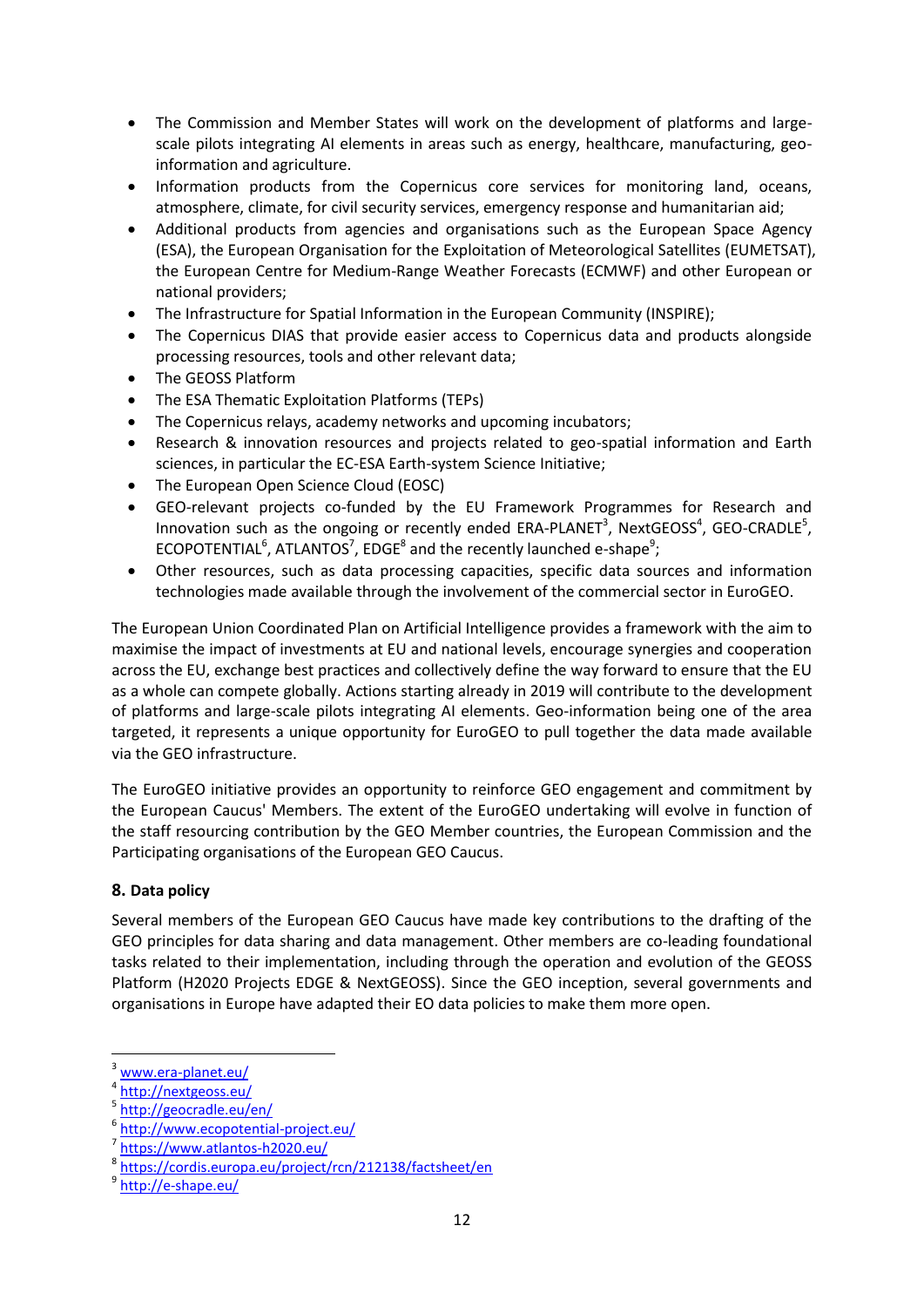The vast majority of data and information delivered by the Copernicus Space infrastructure and the Copernicus services are made available and accessible to any citizen and any organisation around the world on a free, full and open access basis. One can access Copernicus Data and Information Services through the DIAS or the Conventional Data Hubs.

Collectively, the European GEO Caucus strives to advocate the best adherence to the GEOSS data sharing and data management principles. EuroGEO links Copernicus data and services to the GEOSS platform and fosters their use by GEO flagships and initiatives, encourages contributions to the GEOSS Data-CORE and ensures discovery and access to EuroGEO pilot applications via the GEOSS Platform. The Initiative shall further promote GEO principles and implementation guidelines in Europe and collect benefits from GEOSS open data sharing in Europe.